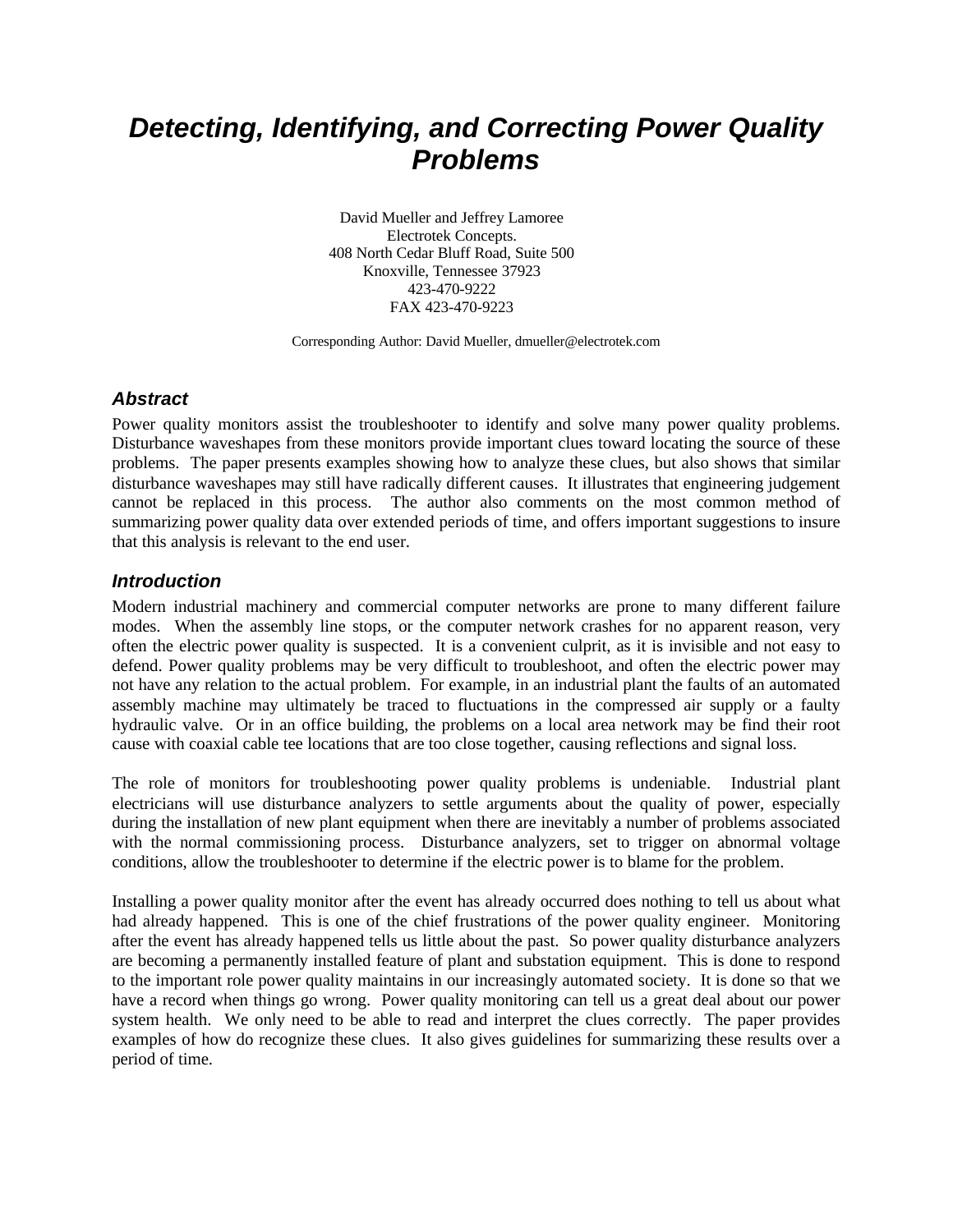

**Figure 1.** *Example of voltage notching due to power electronic devices.*

#### *Voltage Notching*

Figure 1 shows a typical case of voltage notching. This notching is caused by the operation of a controlled rectifier that commutates current from one electrical phase to another during the ordinary operation of the power electronic drive. This action causes the notching disturbance in the waveshape. Generally these problems are solved by introducing inductance, such as with an isolation transformer or reactive choke, into the circuit between the rest of the power source and the drive. In order to recognize these clues we may decide to define a rule that declares that a waveshape with notching is being affected by a power electronic rectifier or motor drive.

#### *Loose Connections*

However, rules nearly always have exceptions! Look at figure 2. It is another waveshape that exhibits voltage notching, but this time the cause of the disturbance is very different. It was caused by a faulty connection in a distribution transformer. Notice that the notches in figure 2 are not at the same angular location of the waveshape discussed previously in figure 1.



**Figure 2.** *Waveshape with notching caused by a loose connection.*

Are you convinced that figure 2 is caused by a loose connection? When the power quality engineers at the utility company first examined it, they were not sure at all. After a couple of days the loose connection progressed further and the evidence was more convincing as shown in figure 3. Yet a day further and the transformer failed catastrophically due to an internal loose lug connection.



**Figure 3.** *Waveshape as loose connection progressed.*

Many times in power quality monitoring, information about the cause of a voltage disturbance may be determined from examination of current in the circuit. In this case it was particularly instructive. Figure 4 shows both the voltage and current waveshapes on the same plot. Notice that the voltage disturbance occurs at the time of the zero crossing of the current. This indicates that the current is tending to extinguish itself (go to zero) at this zero crossing due to the loose circuit condition. In fact, we can see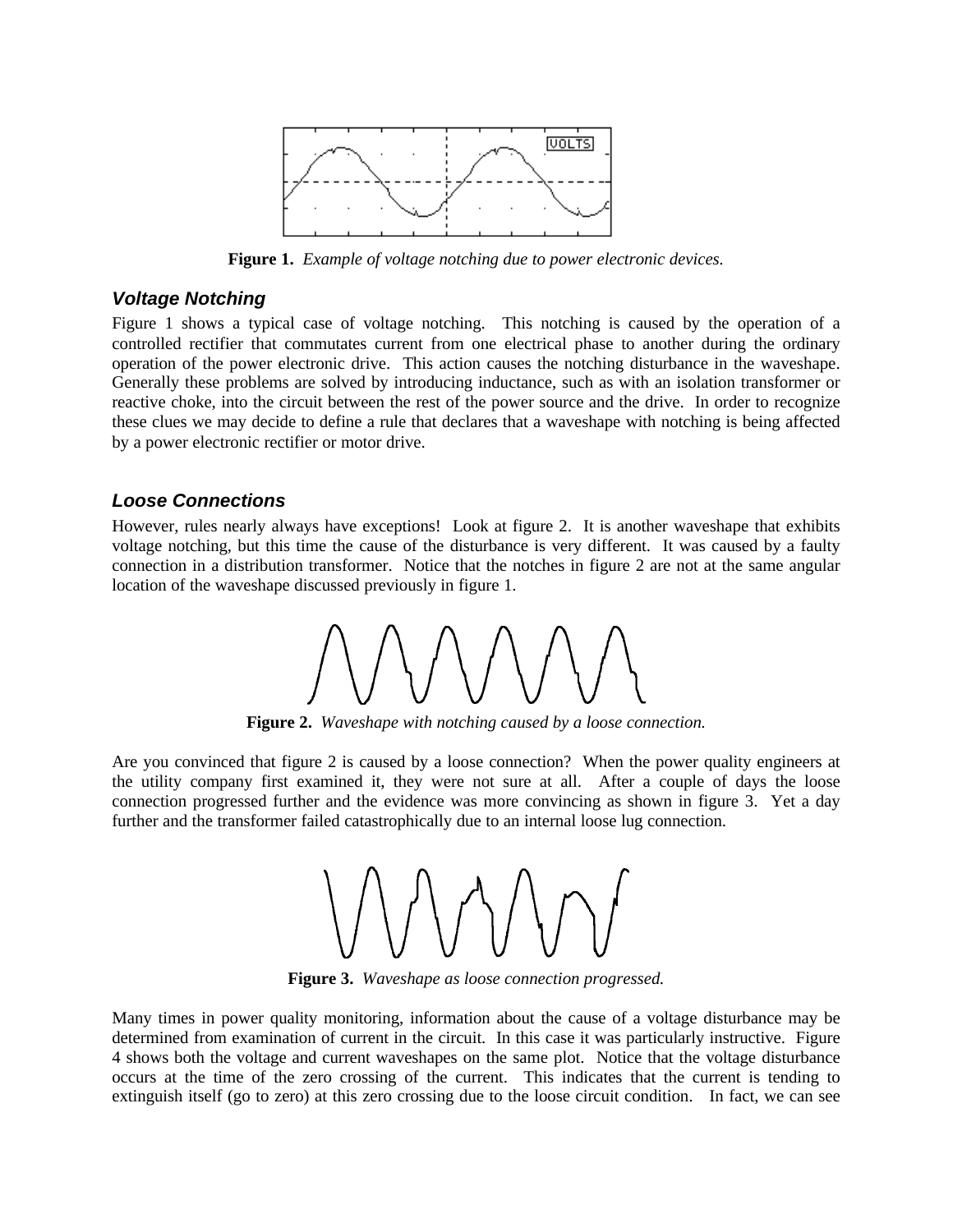that the current tends to be zero for several degrees. Also, the voltage is not disturbed at exactly its zero crossing because it is not in phase with the current due to a lagging power factor, typical of an inductive load.



**Figure 4.** *Voltage and current waveshapes from circuit with a loose connection.*

So now we might be able to define a rule about loose connections. If the disturbance in the voltage is simultaneous with the zero crossing, then this condition indicates the possibility of a loose connection or open circuit. We might modify this rule for a circuit with lagging (leading) power factor to state that the loose connection is indicated when the voltage disturbance follows (leads) the zero crossing of the waveshape.

## *Detecting Insulation Failures*

Let's take a look at another example. Figure 5 shows a waveshape disturbance where the fault occurs at the peak of the voltage. This particular disturbance was caused by a fault in an underground cable. Typically underground cable faults begin with small leakage currents and progress as the insulation further deteriorates. This process can take several days, as the cable "cooks" the insulation until the failure is finally catastrophic. Our experience at one utility shows us that this type of waveshape fault is very typical with underground cable failures.



**Figure 5.** *Waveshape accompanying an underground cable failure breakdown.*

Now we might define a rule for an expert system that states "When a voltage waveshape disturbance occurs at the peak of a sine wave, the likely cause is insulation breakdown." This intuitively makes sense to us since the voltage stress on the insulation is greatest during the peak of the sinewave, therefore that is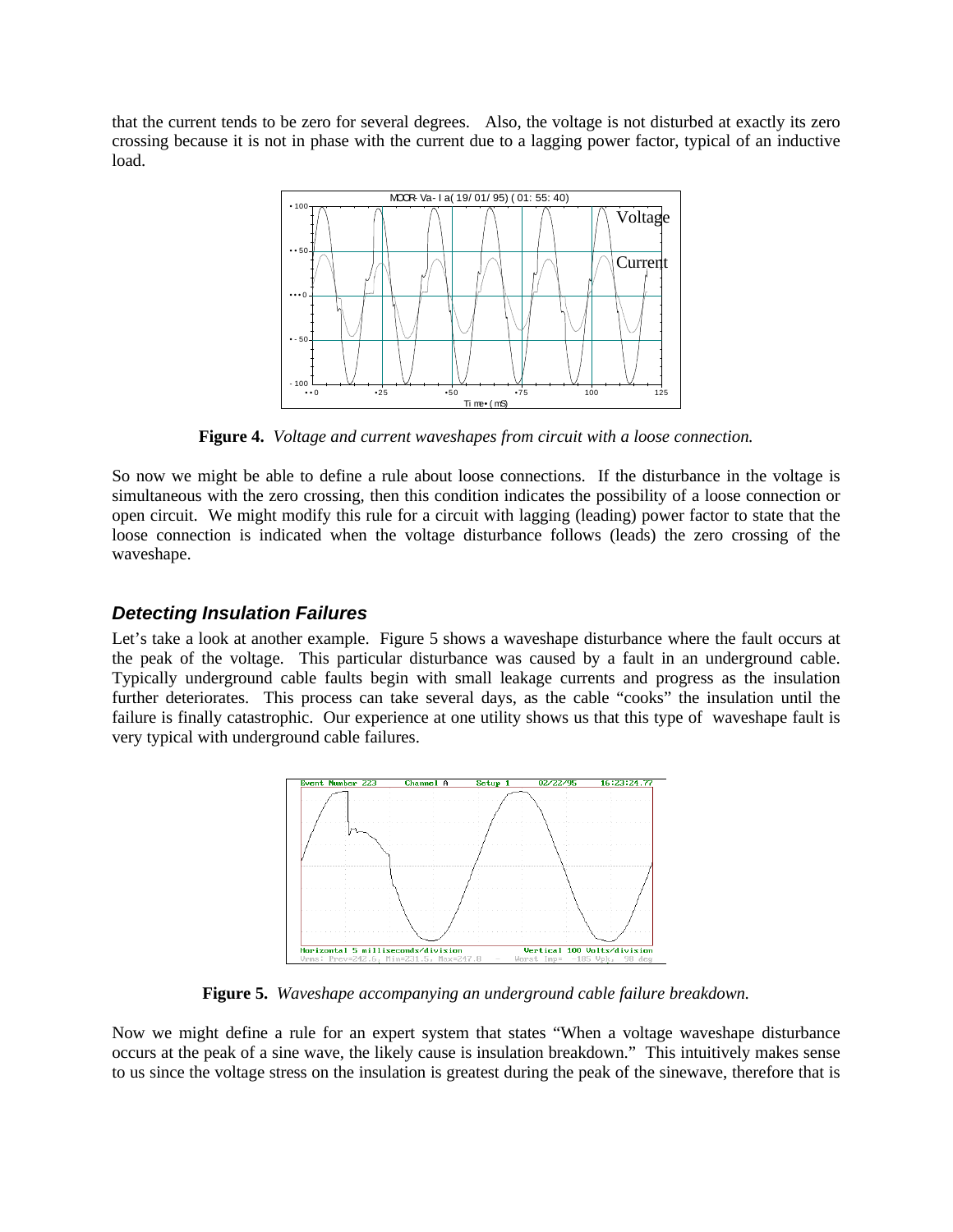the likely point of insulation breakdown. However, before we get too comfortable with our rule, consider figure 6.

### *Capacitor Switching Disturbances*

Figure 6 shows the disturbance to a waveshape during the energization of a large capacitor bank on a utility transmission substation. The capacitor bank is being switched on to compensate for reactive power losses to support the voltage and energy transmission capability of the transmission grid. Notice that this waveshape also has the waveshape disturbance occurring at the peak of the sinewave. But can we detect these capacitor switching transients by the oscillatory ringing that is characteristic of the natural frequency of the power system?



**Figure 6.** *Typical disturbance caused by the energization of a capacitor bank.*

Figure 7 shows us that capacitor switching transients are not always accompanied by the oscillatory ringing due to damping of the system and distance on the power system. It teaches us an important lesson. The power system transmits low frequency disturbances, but higher frequency (10kHz and greater) are usually dampened out very quickly with any electrical distance.



**Figure 7.** *Energization of a capacitor bank as seen from a distance.*

So once more, experience shows us to amend our rule about insulation failure. We might state it that "waveshape faults that initiate near the peak of the waveshape, where the voltage approaches rapidly an instantaneous value of zero are indicative of cable faults and other insulation breakdown." But let's see another exception to our rule.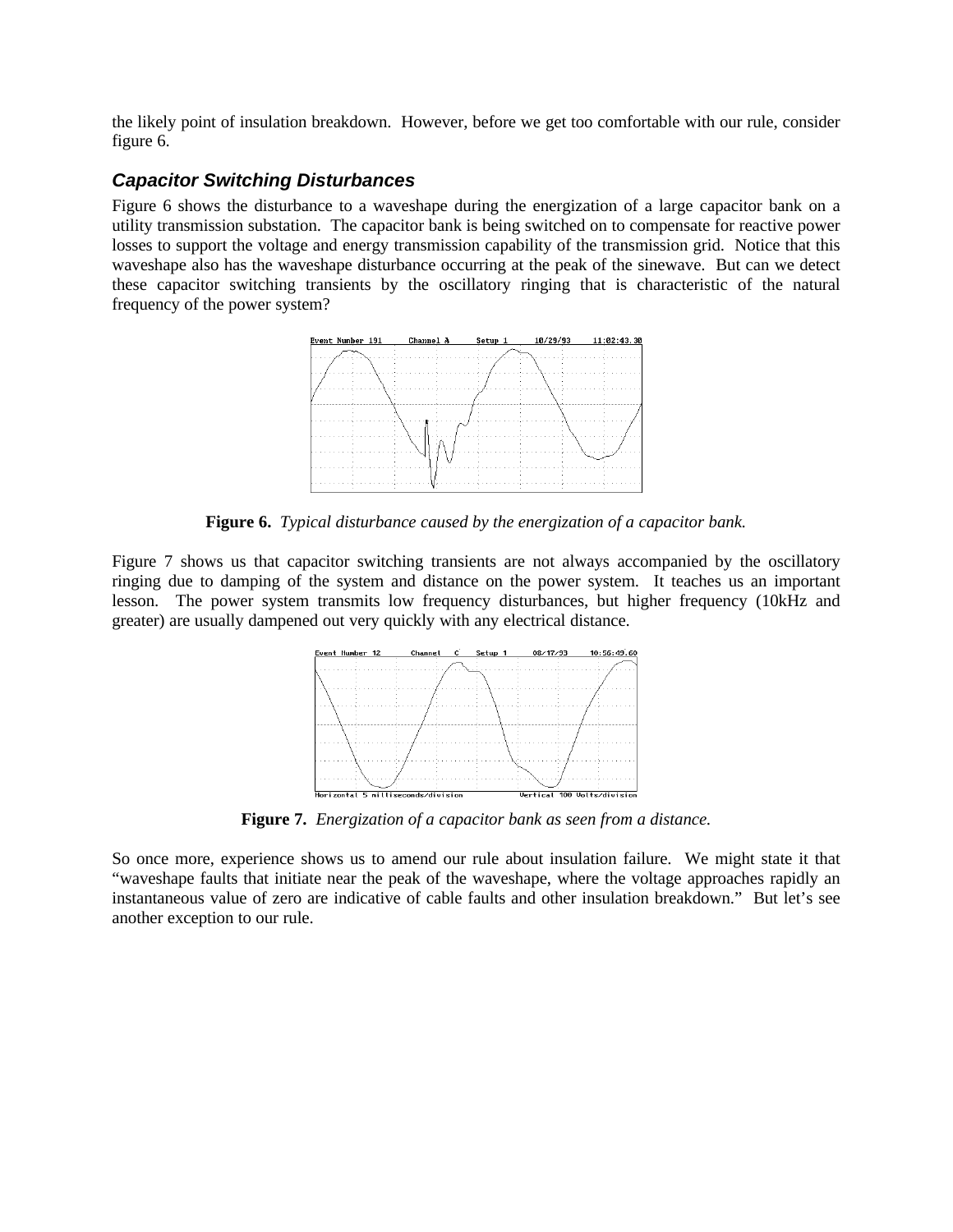

**Figure 8.** *Waveshape fault during the operation of a voltage regulator.*

Figure 8 shows a waveshape fault that corresponded to the operation of a voltage regulator. The subject voltage regulator was rated for 120V and 15amps, intended for small office loads. The operation of the device appeared to be suspect. It was possible that a "make before break" connection was malfunctioning. However, when the waveshape was sent to the manufacturer, their representative responded that this type of disturbance should not affect computers. They made no comment on whether the device was operating properly!

Summarizing, a certain type of fault on the power system may be accompanied by a certain type of waveshape "signature". However, a specific type of waveshape signature may well have many different possible causes. Knowledge about the location and nearby loads is usually important when interpreting the output of power disturbance analyzers.

## *Understanding Summary Plots*

Some power quality analyzers allow the capability of summarizing multiple events on one plot. Many users have found this a convenient way to characterize the power quality over an extended period of time. An example of a voltage sag is shown in figure 9.



**Figure 9.** *Example voltage sag event with a magnitude of 107V and a duration of 0.133 second.*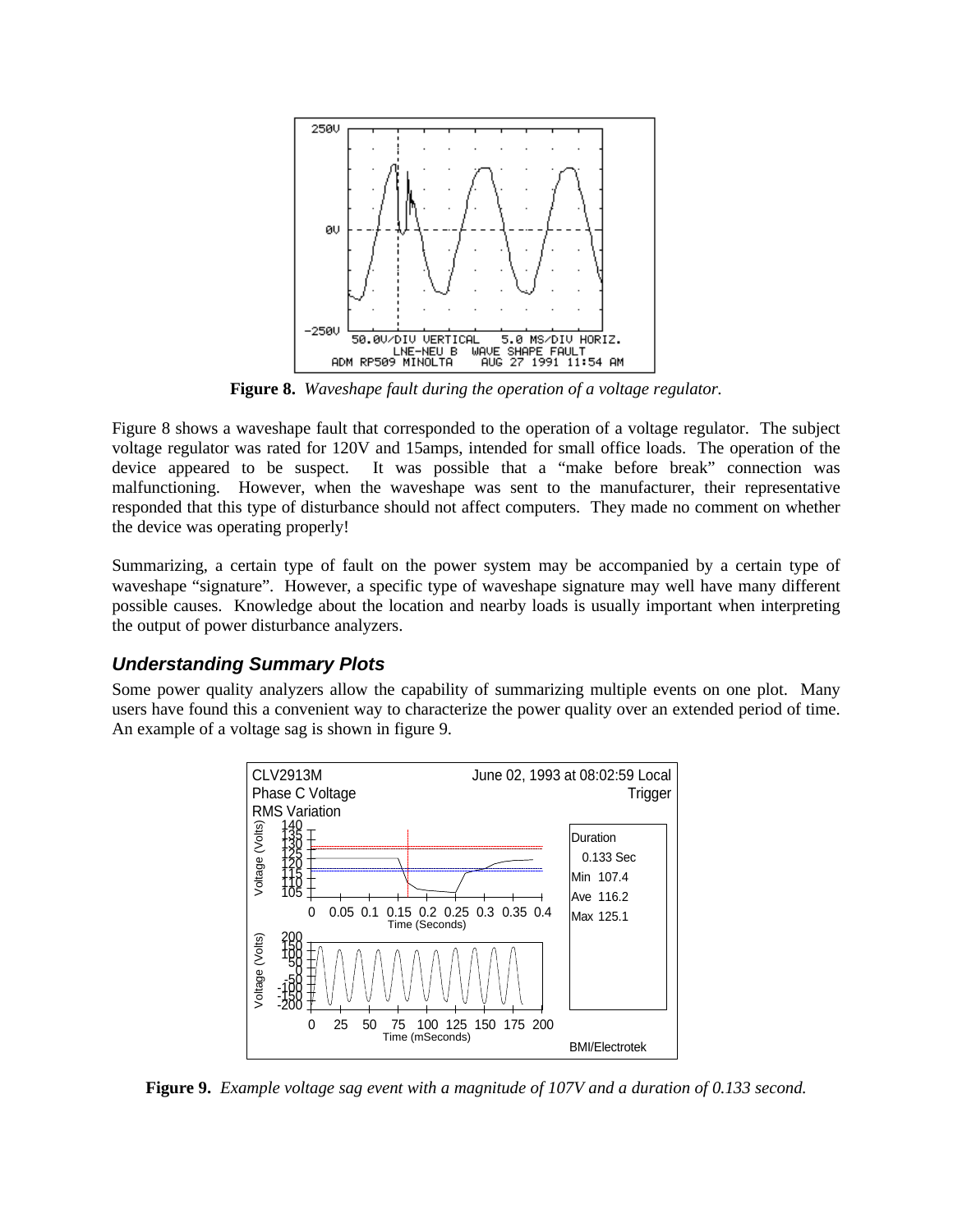Usually voltage sags are summarized with a magnitude (perhaps minimum value) and a duration (time that the signal is out of threshold values) so that these events can be compared against published equipment sensitivity limits. The most popular sensitivity curves have been those developed by the Computer Business Equipment Manufacturers Association (CBEMA). These curves represent the ability of the equipment to survive power disturbances of a given magnitude and duration. For example, in figure 10 a total of 74 events are summarized. Forty-four of those events are outside of the CBEMA limits and would be expected to cause a fault with equipment designed to the CBEMA tolerances.



**Figure 10.** *Summary of RMS disturbance events on a CBEMA magnitude-duration plot.*

Unfortunately, summaries such as the one shown in figure 10 can be misleading. For example, some instruments will report on each individual phase that goes out of threshold. Therefore, one voltage sag event may be reported three times if all of the three phase voltages fall below the instrument threshold. In this case, the summary will show three events even though the lights blinked only once.

It is important that summary data be understandable to the end user and their perceptions of power quality. Most users would prefer a summary that relates more directly to their perceptions of power problems, not one that gives three data points for every time that the lights blink during a voltage sag. The PQView Analysis software, developed by Electrotek for EPRI provides this capability by allowing the user to perform aggregation on summary data.

Aggregation, or grouping, allows the user to combine individual events according to some important criteria, and report the characteristics on the worst phase. So, if we use measurement aggregation to combine the results when multiple phases trigger at the same time, we might get the data in figure 11.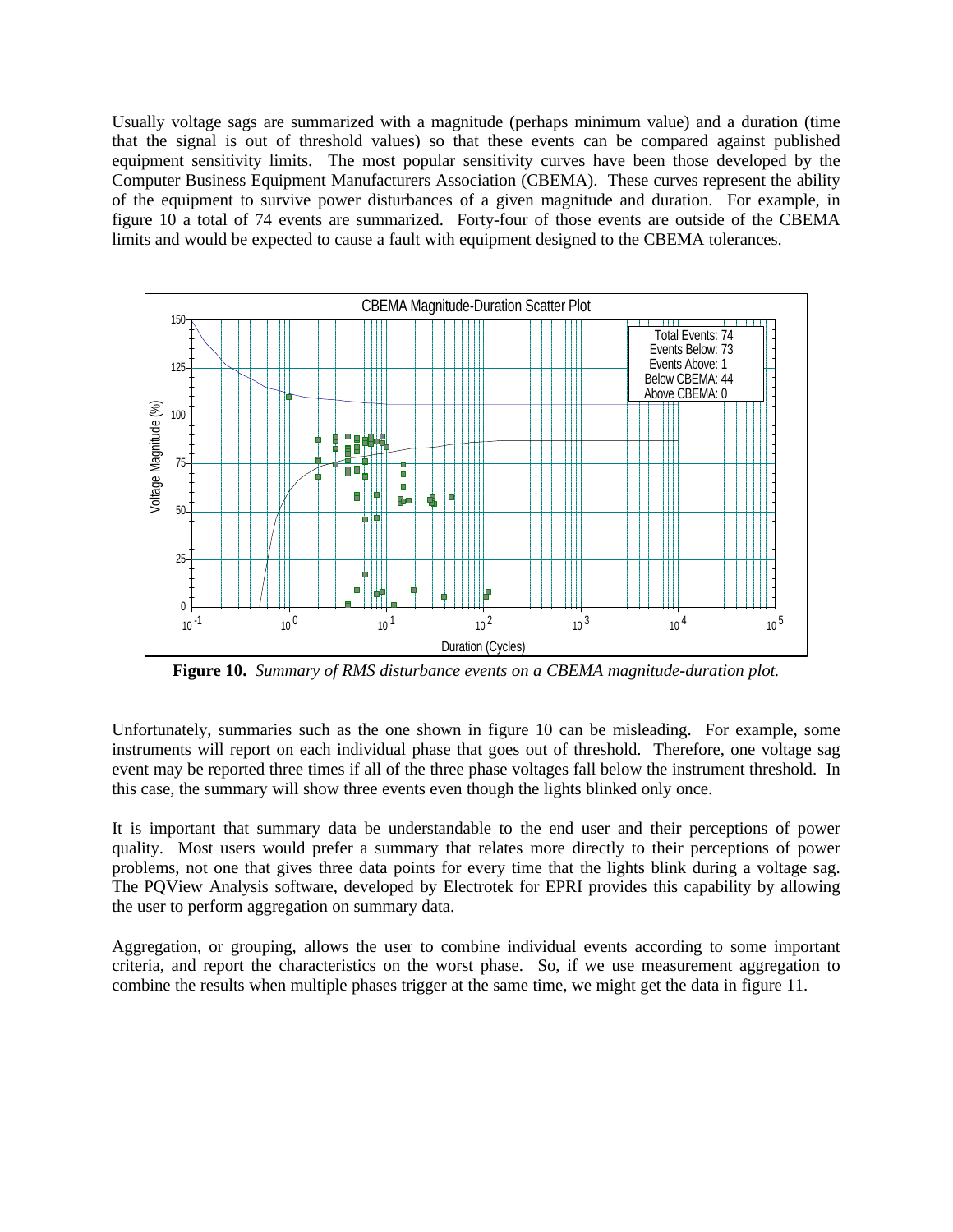

**Figure 11.** *Summary data revised by measurement aggregation.*

Future power quality contracts between utilities and large customers may well specify the number of voltage sags allowable. It is almost certain that these events will be counted using measurement aggregation so that a three-phase voltage sag will only count once.



Phase A RMS Voltage (PU) vs. Time (Sec.)

**Figure 12.** *Example reclosing event less than 0.5 second apart.*

Reclosing operations on the utility system are the process of automatically restoring tripped circuit interrupters. This process is very important to the reliable operation of the power system. However, these operations can lead to multiple voltage sags over a short period of time if the reclosing operation is unsuccessful. An example is shown figure 12. Because the reclosing times are very short, normally these operations affect the customer only one time. Power quality contracts will most likely also utilize some temporal aggregation – grouping the measurements by a period of time. This process insures that each event reported actually refers to a "customer" event – that which is actually significant to the end user.